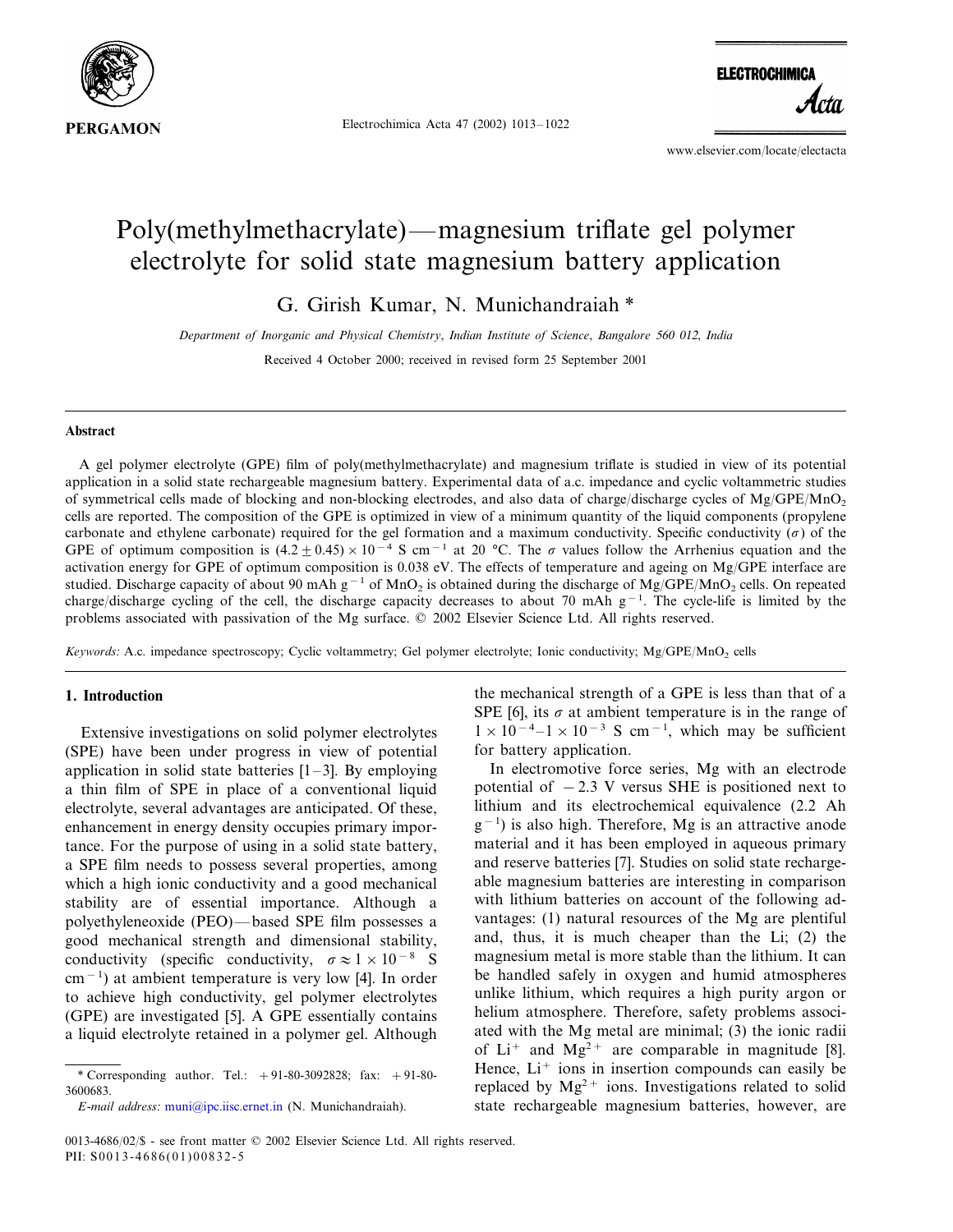scarce in the literature [9]. We have recently reported studies related to this topic based on Mg metal anode and polyacrylonitrile GPE [10–12]. In the present study, a GPE of poly(methylmethacrylate) (PMMA) is investigated for ionic conductivity, Mg/GPE interfacial stability and for assembly of a solid-state Mg cell.

# **2. Experimental**

Propylene carbonate (PC), ethylene carbonate (EC), magnesium trifluoromethanesulfonate (magnesium trifiate, MgTr) and PMMA were purchased from Aldrich. The solvents PC and EC were vacuum-distilled at 110 °C, and MgTr was vacuum dried at 100 °C before use. A suspension containing the required amounts of PMMA, PC, EC and MgTr in a glass petri-dish was heated at 80 °C in Ar atmosphere for about 2 min. Subsequent to cooling, a GPE film formed. Equal quantities by weight of PC and EC were used in all experiments. For the purpose of arriving at an appropriate composition, several GPE films were prepared by varying the quantities of  $(PC + EC)$  and MgTr in a constant quantity of PMMA. An appropriate composition is considered to be the one, which uses a minimum of liquid components and yields a maximum of conductivity ( $\sigma$ ). Circular specimens (area = 0.8 cm<sup>2</sup>) of magnesium were sectioned out of a sheet of Mg AZ2l alloy (DOW Chemical Company). These specimens were polished with successive grades of emery paper to a smooth finish, washed thoroughly in acetone and dried at ambient conditions.



Fig. 1. A.c. impedance spectrum in Nyquist form of a SS/GPE/SS cell at 20 °C. The symbols:  $Z'$  and  $Z''$  refer to real and imaginary components, respectively. High frequency part of the spectrum is expanded and shown as the inset. Frequency values for some of the data points are given. Thickness of the  $GPE = 310 \mu m$  and area of the SS electrode =  $0.5 \text{ cm}^2$ . Composition of the GPE is PMMA (1.0) g), PC (1.0 g), EC (1.0g) and MgTr (0.5 g).

Symmetrical cells, SS/GPE/SS and (SS)Mg/GPE/ Mg(SS), where SS is stainless steel, were assembled in Ar filled glove box. The cells were held in Teflon holders and contained in air-tight glass containers, which were provided with electrical leads. The ambient temperature of the cells was maintained at  $20 + 1$  °C in an air-conditioned room. For the purpose of experiments at temperatures in the range from 20 to 80 °C, the cell was heated by means of an electrical heating tape, which was surrounding the glass container, a thermocouple and a temperature controller. Temperature inside the glass container was measured with an accuracy of  $\pm 1$  °C. The manganese dioxide electrodes were prepared using dried samples of battery grade  $\gamma$ -MnO<sub>2</sub> (electrolytic manganese dioxide, EMD) [12]. A mixture of EMD (80 wt.%), graphite powder (10 wt.%) and PMMA  $(10 \text{ wt.})$ % as the binder was thoroughly ground in a mortar and applied on to a nickel grid  $(10 \times 10 \text{ mm}^2)$ . The nickel grid was subjected to prior degreasing in alkali and etching in diluted HCl. The grid along with the electrode material was heated at 80 °C for about 5 min and then compacted at a pressure of 5 tons cm<sup>-2</sup>. A Mg/GPE/MnO<sub>2</sub>/GPE/Mg cell (for brevity, hereafter referred to as Mg/GPE/  $MnO<sub>2</sub>$  cell) was assembled by sandwiching the respective electrodes and the GPE film in a sealed container. Several cells were assembled for the purpose of different experiments and to ensure reproducibility. The symmetrical cells were subjected to a.c. impedance measurements using an electrochemical impedance analyzer (EG&G PARC model 6310) in the frequency range from 100 kHz to 5 mHz at an excitation signal of 5 mV. The impedance data were analyzed by using an electrical equivalent circuit and a non-linear least square fitting (NLLS) program [13], similar to earlier reports [14–16]. Cyclic voltammograms were recorded using a potentiostat/galvanostat (EG&G PARC model Versastat). Charge/discharge cycling of  $Mg/GPE/MnO<sub>2</sub>$  cells was carried out using either a potentiostat/galvanostat (Eco Chemie model Autolab 30) or a galvanostatic circuit, which consisted of a regulated d.c. power source, a high resistance and an ammeter in series. Cell voltage was measured using a multimeter (Philips model PP 9007).

# **3. Results and discussion**

# <sup>3</sup>.1. *A*.*c*. *impedance of SS*/*GPE*/*SS cell*

Electrochemical impedance spectrum of a SS/GPE/ SS symmetrical cell is shown in Fig. 1 in the Nyquist form. The electrical response of the cell may be explained on the basis of an equivalent circuit shown in Fig. 2(a). The symbols  $R_i$  and  $R_b$ , respectively, refer to resistance of the SS/GPE interface and resistance of the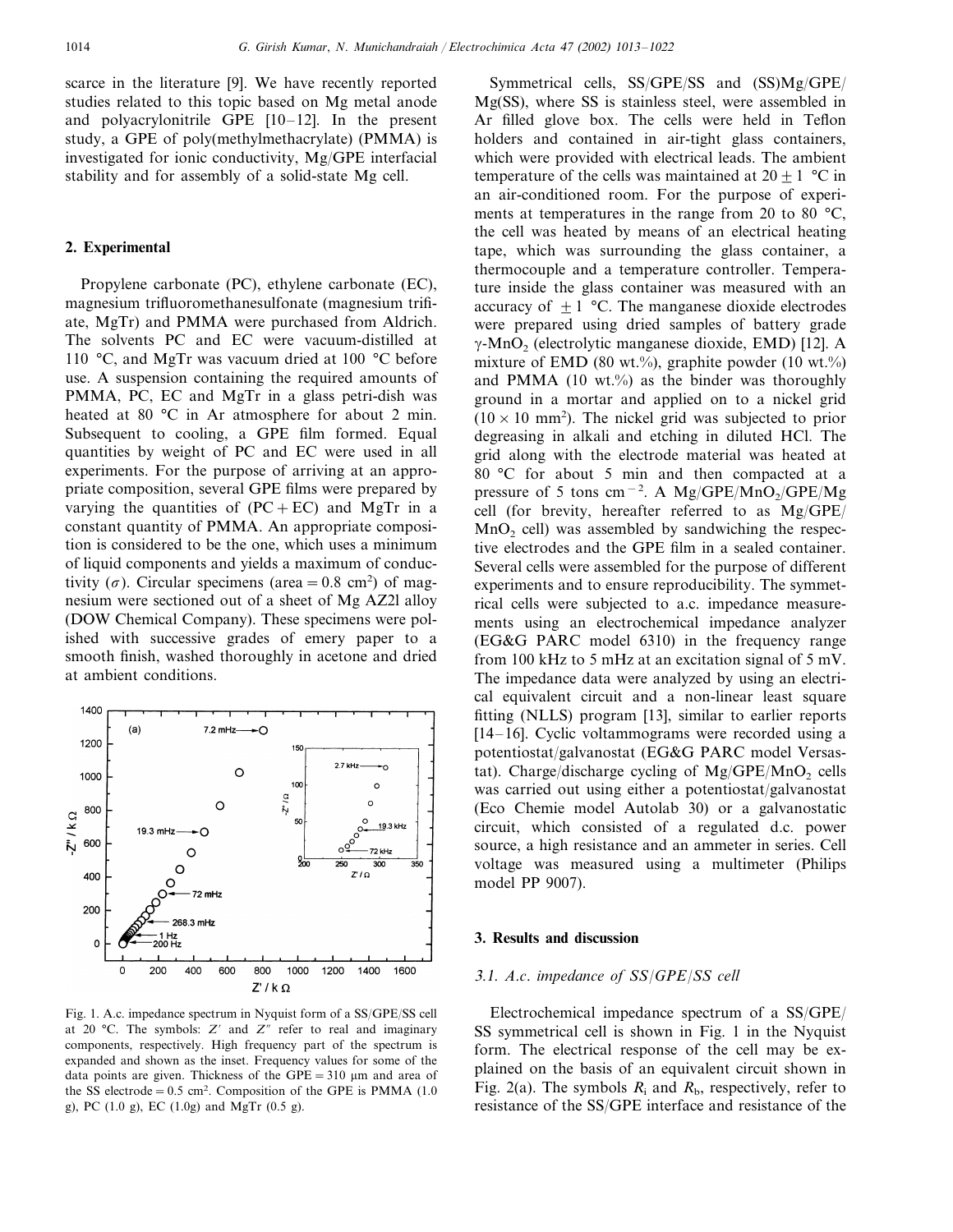



Fig. 2. Electrical equivalent circuit of SS/GPE/SS cell (a) and the corresponding impedance spectrum (b). The symbols  $R_b$  and  $R_i$  refer to the resistance of the GPE and resistance of the SS/GPE interphase;  $C_g$  and  $C_i$  refer to capacitance of the GPE and capacitance of the SS/GPE interphase, respectively.

Table 1

Specific conductivity  $(\sigma)$  of gel polymer electrolytes containing PMMA (1.0 g), MgTr (0.4 g) and different masses of (PC+EC) at 20 °C

| Mass of $PC+EC$ (g) | $\sigma$ (S cm <sup>-1</sup> ) |
|---------------------|--------------------------------|
| 1.0                 | $5.9 \times 10^{-5}$           |
| 1.5                 | $7.56 \times 10^{-5}$          |
| 2.0                 | $2.1 \times 10^{-4}$           |
| 3.0                 | $3.0 \times 10^{-4}$           |



Fig. 3. Specific conductivity ( $\sigma$ ) of GPE as a function of mass of MgTr in PMMA (1.0 g), PC (1.0 g) and EC (1.0 g) at 20 °C.

GPE, and  $C_i$  and  $C_g$  refer to capacitance of the SS/GPE interface and geometric capacitance of the GPE. The impedance  $(Z)$  of the cell is given in Eq.  $(1)$ .

$$
Z = (R_{b} - j/2\pi f C_{g}) + (R_{i} - j/2\pi f C_{i})
$$
\n(1)

where *f* is a.c. frequency. A typical impedance spectrum corresponding to Eq.  $(1)$  is shown in Fig.  $2(b)$ , which is characterized by two semicircles. A comparison with the expected spectrum (Fig. 2(b)) suggests that the high frequency semicircle corresponding to the GPE is absent in the experimental spectrum (Fig. 1) since the frequency range  $> 100$  kHz is required for its appearance. Furthermore, the SS behaves as a blocking electrode with a high value of  $R_i$  and, therefore, the data corresponding to the SS/GPE interface is not in the form of a semicircle. Resistance  $(R<sub>b</sub>)$  of the GPE is obtained from intercept of the high frequency data on the real axis. For the purpose of evaluating  $R_i$ , the Bode representation of the impedance (not shown) is useful. The total cell resistance  $(R_t)$  can be obtained from the low frequency intercept of modulus of impedance  $(|Z|)$ .  $R_i$  can be obtained from Eq. (2).

$$
R_{\rm i} = R_{\rm t} - R_{\rm b} \tag{2}
$$

For the data shown in Eq. (1), the values of  $R_{\rm b}$ ,  $R_{\rm i}$  and  $R_t$  obtained are 250,  $1 \times 10^6$  and  $1 \times 10^6$   $\Omega$ , respectively.

# 3.2. Conductivity and composition of GPE

From the value of  $R<sub>b</sub>$  obtained from impedance measurements of SS/GPE/SS cell the specific conductivity  $(\sigma)$  of the GPE is calculated using Eq. (3).

$$
\sigma = l / AR_{\rm b} \tag{3}
$$

where *l* is thickness of the GPE and *A* is area of SS electrode. From the data shown in Fig. 1, a value of  $3.2 \times 10^{-4}$  S cm<sup>-1</sup> is obtained for  $\sigma$  at 20 °C. The GPE of PMMA possesses a high ionic conductivity due to the presence of a solution of MgTr with PC and EC as solvents. Mechanical strength of the GPE film, however, is rather poor. It was considered necessary that the quantity of liquid components (viz. PC and EC) be at a low level so that the GPE possesses mechanical strength as high as possible. Since the formation of a gel by PMMA requires a minimum quantity of the liquid components, a series of GPE films were prepared by varying the quantity of PC and EC. It was thus found that the minimum mass ratio of  $(PC + EC)$  to PMMA was 2:1 for a convenient formation of the gel. The gel was not homogeneous and not flexible at lower proportions of  $(PC + EC)$ , where as at higher proportions there was an excess of the liquid. The  $\sigma$  values of the GPE films with different ratios of  $(PC + EC)$  to PMMA are given in Table 1.

Subsequent to optimization of the liquid components for the formation of a gel, several GPE films were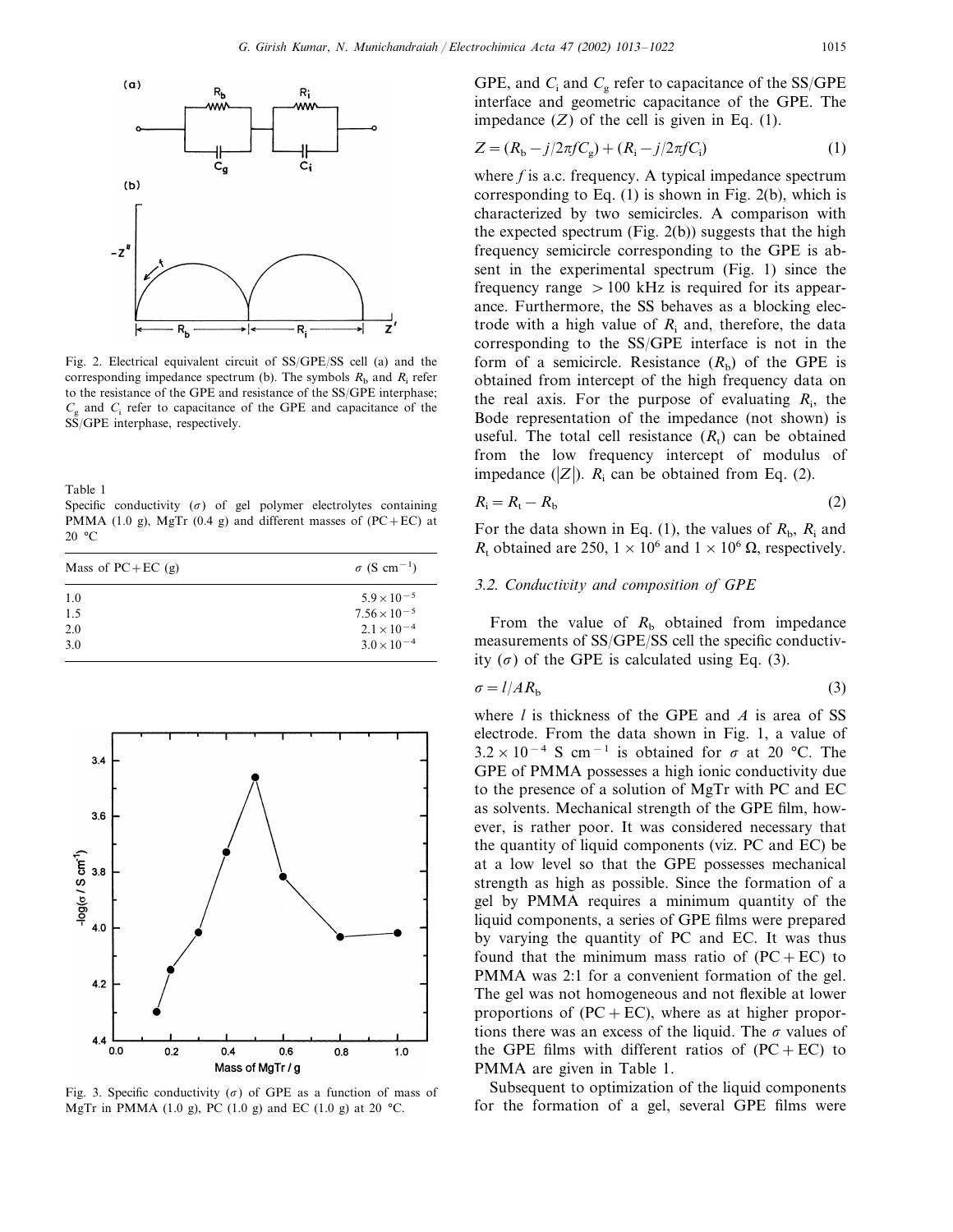

Fig. 4. Arrhenius plot of specific conductivity ( $\sigma$ ) of the GPE film of optimum Composition.

prepared by varying the concentration of MgTr. The variation in  $\sigma$  with MgTr concentration is shown in Fig. 3. At low concentrations of MgTr,  $\sigma$  is about  $5.4 \times 10^{-5}$  S cm<sup>-1</sup> and it increases with concentration reaching a maximum value of about  $3.75 \times 10^{-4}$  S cm<sup>-1</sup>. This is due to increase in Mg<sup>2+</sup> ion concentration. Further increase in concentration of MgTr results in a decrease in  $\sigma$ , probably due to the ion-pair formation. Thus the maximum value of  $\sigma$  is obtained for PMMA,  $(PC + EC)$  and MgTr mass ratio of 1:2:0.5. Several GPE films of varying thickness were prepared with the optimized composition and the average value of  $\sigma$  obtained was  $(4.2+0.45)\times10^{-4}$  S cm<sup>-1</sup> at 20 °C.

For the purpose of studying temperature dependence of  $\sigma$ , the SS/GPE/SS cells with different concentrations of MgTr in GPE were subjected to a.c. impedance measurements at several temperatures between 20 and 80 °C. In the case of some polymer electrolytes, the



Fig. 5. Variation of activation energy  $(E_a)$  with mass of MgTr in GPE films containing 1.0 g PMMA, 1.0 g PC and 1.0 g EC.



Fig. 6. Cyclic voltammograms of: (1) SS/GPE/SS; and (2) Mg/GPE/ Mg symmetrical cells at a scan rate of 5 mV s<sup>-1</sup> and at 20 °C. Thickness of the GPE = 250  $\mu$ m, area of the SS electrode = 0.5 cm<sup>2</sup> and area of the Mg electrode =  $0.9 \text{ cm}^2$ .

temperature (*T*) dependence of  $\sigma$  obeys Arrhenius relationship (Eq. (4)) [17].

$$
\sigma = A_o \exp(-E_a/RT) \tag{4}
$$

where  $E_a$  is activation energy, *R* is gas constant and  $A_0$ is pre-exponential factor. The  $\sigma$  values of the GPE films obtained in the present study are used to construct  $\log \sigma$  versus  $1/T$  plots as shown in Fig. 4 typically for the optimum composition. It is seen that the plot is linear thus suggesting that the Arrhenius equation (Eq. (4)) is valid. Similarly, the data of other compositions of the GPE also followed Arrhenius behaviour. Using the value of the slope and Eq.  $(4)$ ,  $E_a$  values calculated are in the range between 0.36 and 0.03 eV. The variation of  $E_a$  with concentration of MgTr is shown in Fig. 5. It is interesting to note that the value of  $E<sub>a</sub>$  is a minimum of 0.038 eV for the GPE of optimum composition. There is an increase in  $E_a$  if MgTr concentration is either decreased or increased. In the case of GPE films made of PAN and MgTr, the value of  $E_a$  is about 0.15 eV independent of MgTr concentration [11]. The

Table 2

Transport number  $(t_+)$  of Mg<sup>2+</sup> ion in the gel polymer electrolyte of PMMA (1.0 g), PC (1.0 g), EC (1.0 g) and MgTr (0.5 g) at different temperatures

| $T$ (°C)        | $l_{+}$ |  |  |
|-----------------|---------|--|--|
|                 | 0.55    |  |  |
| $\frac{20}{27}$ | 0.33    |  |  |
|                 | 0.28    |  |  |
| $\frac{35}{45}$ | 0.14    |  |  |
|                 |         |  |  |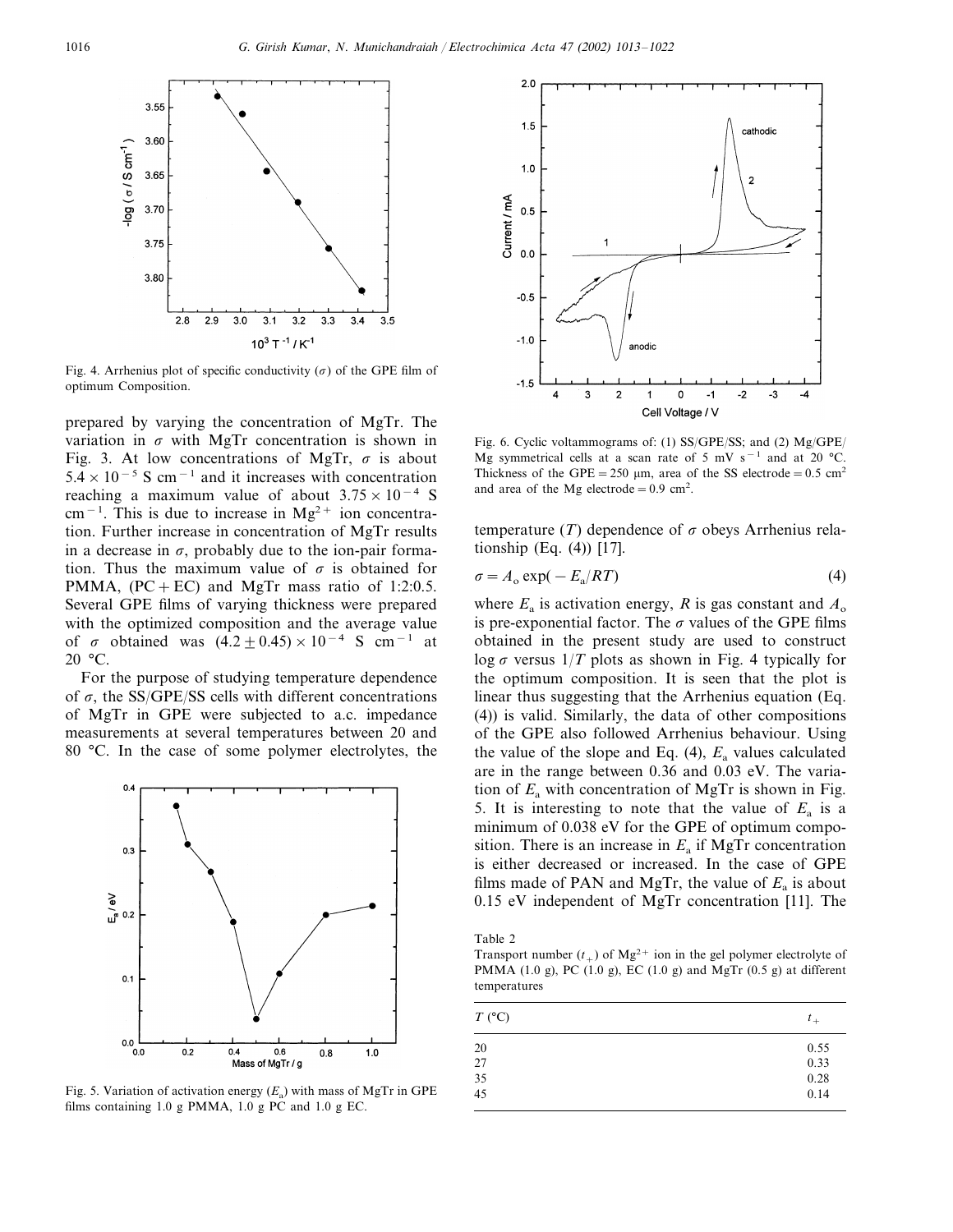

Fig. 7. A.c. impedance spectrum in Nyquist form of a Mg/GPE/Mg cell at 20 °C. The high frequency part of the spectrum is expanded and shown as the inset. The experimental data are shown as circles and the theoretical data from NLLS fit results are shown as solid lines. Thickness of the GPE film = 250  $\mu$ m and area of the Mg  $electrode = 0.9$  cm<sup>2</sup>.

value of  $E_a$  is as high as 0.92 eV for SPE of PEO and MgTr and it decreased in the presence of plasticizers [18]. Very low value of  $E_a$  suggests that ionic conduction is facile in the GPE of optimum composition.

# <sup>3</sup>.3. *Cyclic* -*oltammetry*

The SS/GPE/SS and Mg/GPE/Mg symmetrical cells were subjected to cyclic voltammetry between  $-4.0$ and 4.0 V and the voltammograms are shown in Fig. 6. In the case of the SS cell (Fig. 6 curve 1), negligibly small current flows throughout the voltage range and there are no current peaks. It is therefore, inferred that the electrodeposition of Mg is not facilitated on the SS substrate. Furthermore, the voltammogram reflects a wide voltage window of electrochemical stability of the GPE. The voltammogram of the Mg/GPE/Mg cell (Fig. 6 curve 2) is characterized by a pair of current peaks corresponding to reaction (5).

$$
Mg^{2+} + 2e^- \rightleftharpoons Mg \tag{5}
$$

The cathodic peak, which appears at  $-1.5$  V is due to electrodeposition of Mg (forward of reaction (5)) on the



Fig. 8. Electrical equivalent circuit of Mg/GPE/Mg cell. The symbols  $R_{\rm b}$ ,  $R_{\rm c}$ ,  $R_{\rm ct}$  refer to resistance of the GPE film, resistance of the surface film on Mg and charge-transfer resistance;  $Q_f$  and  $Q_{d1}$  refer to the constant phase elements corresponding to capacitance of surface film on Mg  $(C_f)$  and double-layer capacitance  $(C_{\rm dl})$ , respectively.

Mg substrate, where as the anodic peak, which appears around 2.0 V is due to oxidation of Mg (backward of reaction (5)). The peak potential separation  $(\Delta E)$  is much larger than 0.03 V, which is expected for a two electron-transfer process. This is because the voltammogram was recorded for the symmetrical cell in the absence of a reference electrode. Although attempts were made to introduce a Mg foil as a reference electrode into the thin film of the GPE, there was no success as the potentiostat indicated overload, which was probably due to high resistance between the working electrode and the reference electrode. Moreover, difficulties associated with the use of a reference electrode in a thin solid polymer electrolyte film are reported [19]. Since both the electrodes of the Mg/GPE/Mg cell were polarized during the voltage sweep, and also the Mg surface is covered with a passivating film, the value of  $\Delta E$  is very large. Nevertheless, it is understood from Fig. 6 that the electrodeposition and anodic dissolution of Mg (reaction (5)) is possible on the Mg substrate unlike on the SS substrate. A comparison of charges associated with the current peaks (Fig. 6 curve 2) suggests that the anodic charge is only 85% of the cathodic charge. It thus appears that the nature of reaction (5) is quasi reversible on the Mg electrode.

### 3.4. *Transport number*

Transport number  $(t_+)$  of Mg<sup>2+</sup> ions in the GPE of optimum composition was measured using the method suggested in the literature [20].

$$
t_{+} = I_{s}(\Delta V - R_{0}I_{0})/I_{0}(\Delta V - R_{s}I_{s})
$$
\n(6)

where  $I_0$  and  $I_s$  are values of current initially and after reaching steady-state, respectively, when a Mg/GPE/ Mg cell is potentiostatically polarized by a voltage of  $\Delta V$ ;  $R_0$  and  $R_s$  are values of cell resistance measured by a.c. impedance before starting potentiostatic polarization and after the cell reaches steady-state. Accordingly, a Mg/GPE.Mg cell was subjected to chronoamperometric study by applying  $\Delta V = 0.3$  V. It took about 6 h to reach steady-state and the values of  $I_0$  and  $I_s$  were noted. The cell was subjected to a.c. impedance measurements prior to and afier the chronoamperometric measurements, and the values of  $R_0$  and  $R_s$  were obtained (cf. Section 3.5). The values of the  $t_{+}$  for several cell temperatures are given in Table 2. At ambient temperature,  $t_{+}$  is 0.55 and it decreases with an increase of temperature. A similar decrease in  $t_{+}$  with temperature is reported for Zn and Ag salts in SPE media [21].

# <sup>3</sup>.5. *Impedance of Mg*/*GPE interphase*

Impedance spectrum of a Mg/GPE/Mg symmetrical cell consisting of the GPE of optimum composition is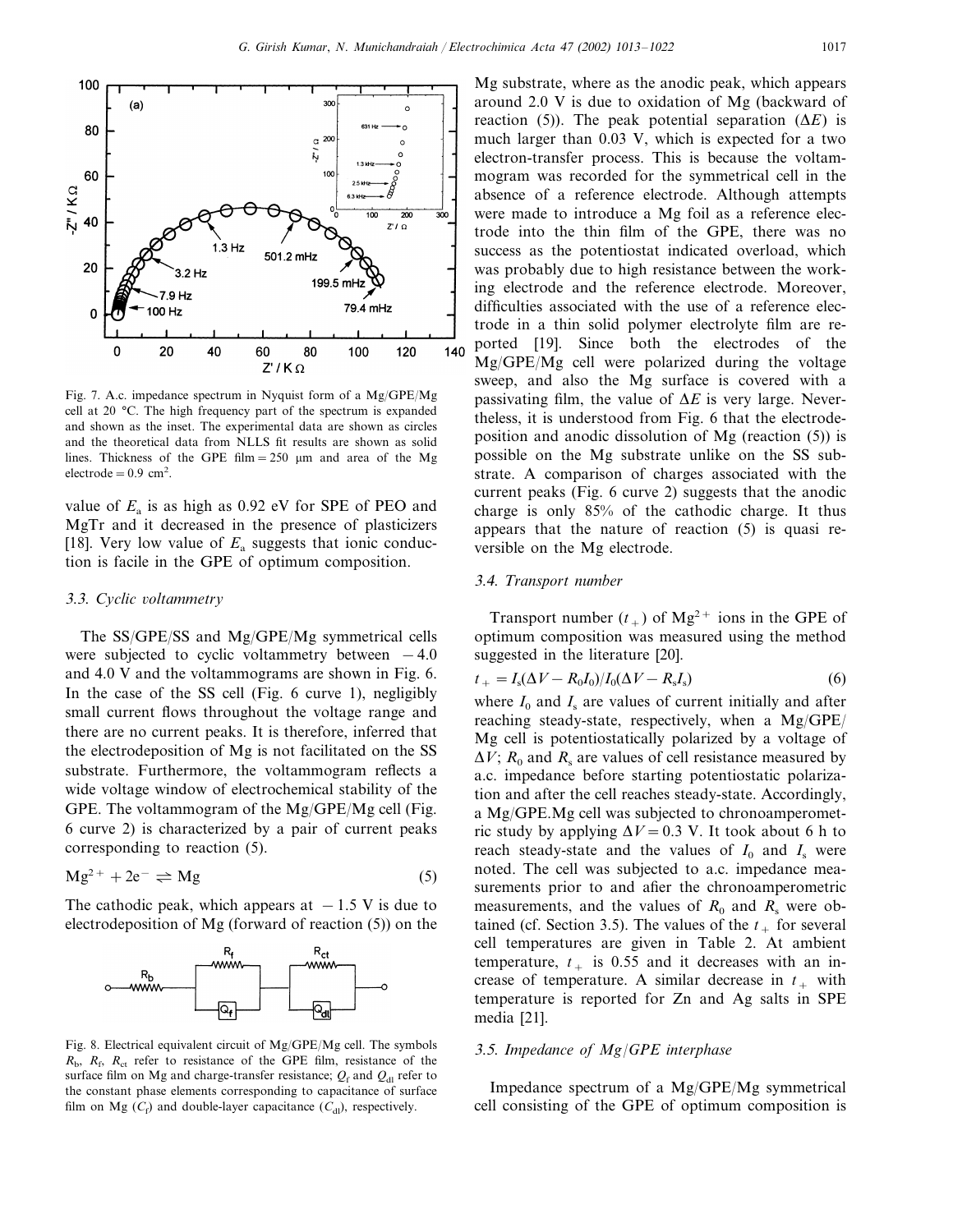Table 3 Correlation factors of the fitting of the a.c. impedance spectrum shown in Fig. 7

| Par $#$         | $R_{\rm b}$ | $R_{\rm f}$ | $Q_{\rm f}$ | $n_{\rm f}$ | $R_{\rm ct}$ | $Q_{\rm dl}$ | $n_{\rm dl}$ |
|-----------------|-------------|-------------|-------------|-------------|--------------|--------------|--------------|
| $R_{\rm b}$     | 1.00        |             |             |             |              |              |              |
| $R_{\rm f}$     | $-0.39$     | 1.00        |             |             |              |              |              |
| $Q_{\rm f}$     | $-0.31$     | 0.87        | 1.00        |             |              |              |              |
| $n_{\rm f}$     | $-0.46$     | 0.93        | 0.67        | 1.00        |              |              |              |
| $R_{\rm ct}$    | 0.41        | $-0.98$     | $-0.82$     | $-0.94$     | 1.00         |              |              |
| $Q_{\rm dl}$    | 0.34        | $-0.99$     | $-0.93$     | $-0.87$     | 0.95         | 1.00         |              |
| $n_{\text{dl}}$ | 0.52        | $-0.57$     | $-0.25$     | $-0.81$     | 0.64         | 0.44         | 1.00         |

shown in Fig. 7. The plot has the shape of a semicircle, unlike the data of the SS/GPE/SS cell (Fig. 1). The high frequency intercept of the real axis (Fig. 7) provides the value of  $R_b$  of the GPE. The  $\sigma$  values obtained from the impedance data of SS/GPE/SS cell (Fig. 1) and Mg/ GPE/Mg cell (Fig. 7) are nearly the same in magnitude. The  $R_t$  value as obtained from the low frequency intercept of the plot (Fig. 7) is about 120 k $\Omega$ , which is considerably less than the value obtained for SS/GPE/ SS cells (Fig. 1). A low value of  $R_t$  reflects occurrence of the electron-transfer process (reaction (5)) at the Mg/GPE interphase.

It is known that alkali and alkaline earth metals are covered with surface films, which provide kinetic stability to the metals. The surface film is considered to behave as an interface, known as solid electrolyte interface (SEI), between the metal and the electrolyte medium [22]. The surface film of a SEI electrode is believed to consist of two layers. A thin adherent layer on the metal, known as passivating layer (PL), and a porous secondary layer (SL) of corrosion products over the PL are composed of compounds of the metal. The PL is ionically conducting and electronically insulating. In the present case also, the Mg/GPE interface is considered to consist of surface film, which is characterized by its resistance  $(R_f)$  and capacitance  $(C_f)$ , together with the occurrence of reaction  $(5)$ , which is characterized by charge-transfer resistance  $(R<sub>ct</sub>)$  and double-layer capacitance  $(C_{d})$ . The equivalent circuit of the Mg/ GPE/Mg cell is shown in Fig. 8. Since the experimental data take the shape of a distorted semicircle, capacitances  $C_f$  and  $C_{d}$  are replaced by constant phase elements (CPE)  $Q_f$  and  $Q_{di}$ , respectively. A CPE is defined in admittance form as in Eq. (7).

$$
Y^* = Y_0(j\omega)^n \tag{7}
$$

For  $n=0$ , the CPE represents a resistance with  $R=$ *Y*<sub>0</sub><sup>-1</sup>; for *n* = 1, a capacitance with *C* = *Y*<sub>0</sub>; for *n* = 0.5, a Warburg and for  $n = -1$ , an inductance with  $L =$  $Y_0^{-1}$  [13]. Since the frequency range of the present study is not high enough to detect the geometric capacitance as discussed previously,  $Q_{\rm g}$  corresponding to  $C_{\rm g}$ is omitted in Fig. 8. The impedance data (Fig. 7) were analyzed for values of the parameters by non-linear least square fitting [13]. The theoretical curves generated using the fit results are shown as solid curves in Fig. 7 and correlation factors of the fitting parameters are given in Table 3. It is seen that the experimental data and the theoretical curves agree well. The values of the impedance parameters obtained for the data shown in Fig. 7 are as follows:  $R_b = 150 \Omega$ ,  $R_f = 32.2 \text{ k}\Omega$ ,  $R_{\text{ct}}=80.3 \text{ k}\Omega$ ,  $Q_{\text{f}}=4.1\times10^{-6} \Omega^{-1}$ ,  $n_{\text{f}}=0.999$ ,  $Q_{\text{dl}}=$  $3.96 \times 10^{-6} \Omega^{-1}$  and  $n_{\text{dl}}=0.875$ .

The Butler–Volmer relationship between current density  $(i)$  and overpotential  $(\eta)$  is generally considered to be valid for an electrochemical reaction also in a SPE medium [19]:

$$
i = io (e-2\alpha F\eta/RT - e2(1-\alpha)F\eta/RT)
$$
\n(8)

Eq. (8) is written for reaction (5). The symbols have their usual meanings. Since the a.c. excitation signal used for measuring the impedance data was only 5 mV, Eq. (8) is approximated to Eq. (9).

$$
i_{\rm o} = RT/2FR_{\rm ct} \tag{9}
$$

where  $R_{\text{ct}}$  (=  $-\frac{d\eta}{di}$ ) is the charge-transfer resistance. From the value of 144.6 k $\Omega$  cm<sup>2</sup> of  $R_{\rm ct}$ , the value of  $i_0$  obtained for reaction (5) is 0.09  $\mu$ A cm<sup>-2</sup>.



Fig. 9. A.c. impedance spectra of a Mg/GPE/Mg cell at 20 (1), 30 (2), 40 (3), 50 (4), 60 (5) and 70  $^{\circ}$ C (6). The experimental data are shown as circles and the theoretical data from NLLS fit results are shown as solid lines. Thickness of the GPE film  $= 290 \mu m$  and area of the Mg  $electrode = 0.9$  cm<sup>2</sup>.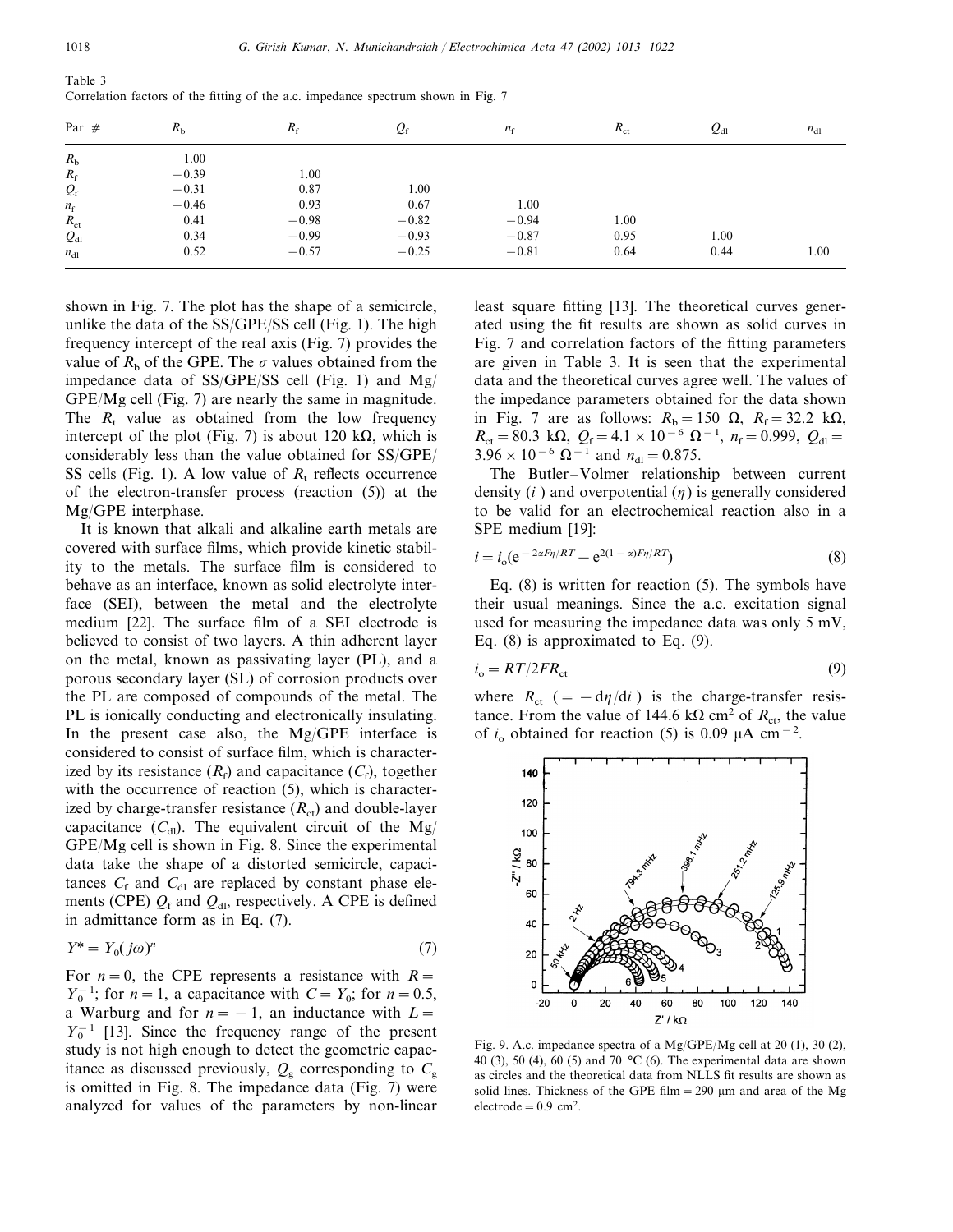

Fig. 10. The variation of impedance parameters of a Mg/GPE/Mg cell with temperature  $(T)$ . Thickness of the GPE film = 290  $\mu$ m and area of the Mg electrode =  $0.9 \text{ cm}^2$ .

# <sup>3</sup>.6. *Temperature dependence of Mg*/*GPE*/*Mg cells*

In order to study the influence of temperature, a Mg/GPE/Mg cell was subjected to impedance measurements at several temperatures between 20 and 70 °C. The spectra in Nyquist plots decreased in size with an increase of temperature as shown in Fig. 9, suggesting that the interfacial resistance  $(R_i)$  comprising of  $R_f$  and  $R<sub>ct</sub>$  decreases with temperature. The impedance parameters obtained by the NLLS fit procedure are shown in Fig. 10. It is seen that  $R_f$  decreases with *T* thus supporting the ionically conducting nature of the surface film on Mg. Linearity between  $\log R_f$  and  $1/T$  suggests Arrhenius bebaviour (Fig. 10(a)). The value of  $Q_f$  also decreases with an increase of *T* (Fig. 10(b)). The variation of  $R_{\rm ct}$  with  $T$  also shows a similar trend, and therefore  $i_0$  increases with *T* (Fig. 10(c)). A substantial decrease in the values of  $R_f$  and  $R_{ct}$  suggests that the Mg anode is more conducive for battery application in

the GPE at higher temperatures. There is an increase in  $Q_{\rm dl}$  and also  $n_{\rm dl}$  with *T* (Fig. 10(d)). An increase in  $n_{\rm f}$ and  $n_{\rm dl}$  (Fig. 10(b) and (d)) suggests that the behaviour of constant phase elements  $Q_f$  and  $Q_{d}$  approaches to the behaviour of capacitors at higher temperatures.

# <sup>3</sup>.7. *Ageing of Mg*/*GPE*/*Mg cells*

Stability of an electrode/electrolyte interface is important in view of battery application over a long duration with extended cycle life. The impedance spectra recorded at several intervals of ageing of a Mg/ GPE/Mg cell are shown in Fig. 11. The size of the impedance spectrum increases with ageing time akin to the studies reported on Li/GPE interphase [6]. There is a decrease in  $R_b$  from an initial value of about 150  $\Omega$  to about 70  $\Omega$  in a few hours of cell assembly following which it remains nearly constant (Fig. 12(a)). Accordingly,  $\sigma$  increases from  $3 \times 10^{-4}$  S cm<sup>-1</sup> to about  $7 \times 10^{-4}$  S cm<sup>-1</sup> (Fig. 12(d)). There is an increase in  $R_f$ and  $R<sub>ct</sub>$  with ageing as shown in Fig. 12(b) and (c).



Fig. 11. A.c. impedance spectra of a Mg/GPE/Mg cell at different intervals of ageing at 20 °C. The experimental data are shown as circles and the theoretical data from NLLS fit results are shown as solid lines. Thickness of the GPE film  $= 450 \mu m$  and area of the Mg  $electrode = 0.9$  cm<sup>2</sup>.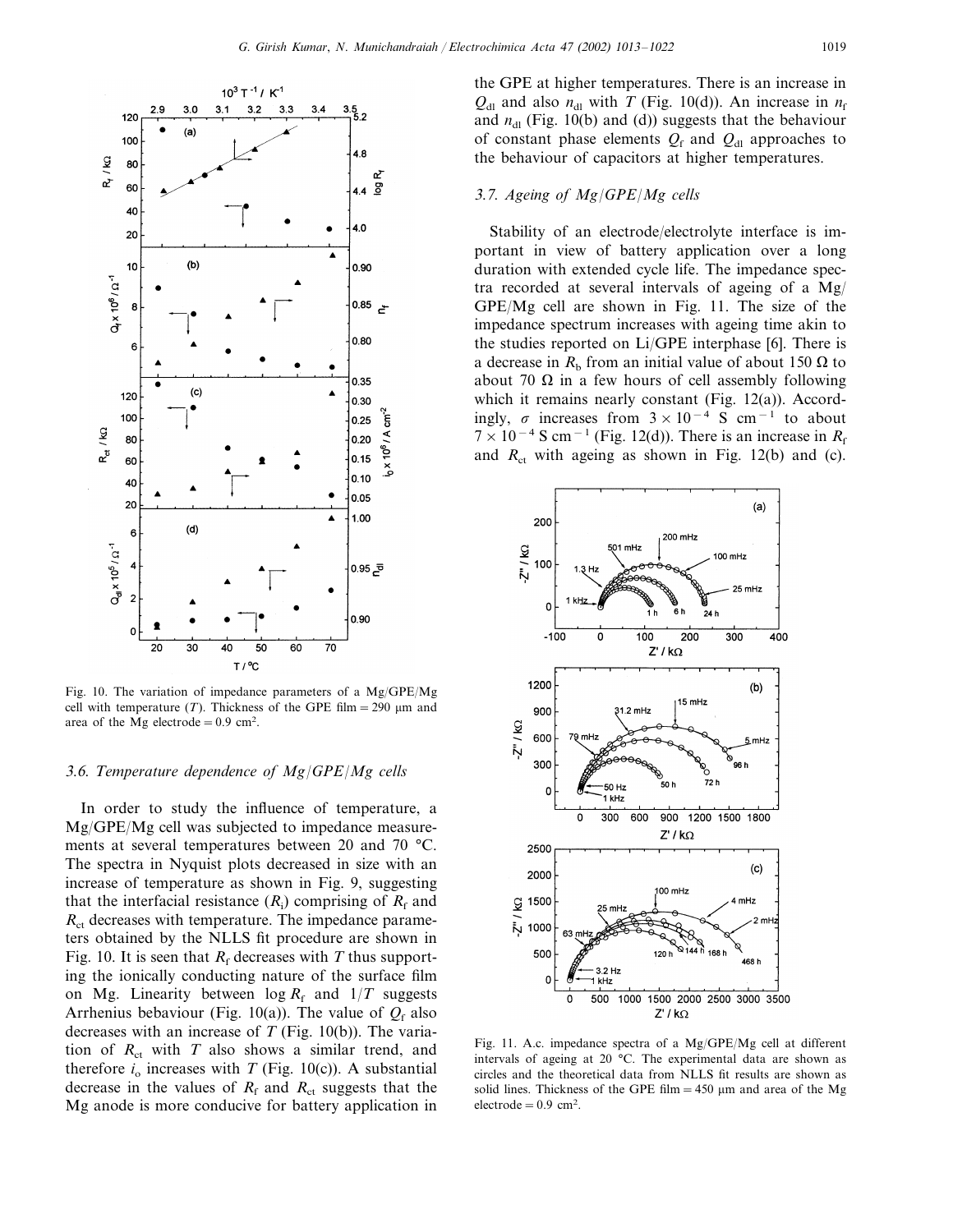

Fig. 12. The variation of the impedance parameters of a Mg/GPE/Mg cell with ageing time. Thickness of the GPE film = 450 µm and area of the Mg electrode =  $0.9 \text{ cm}^2$ .

These results suggest that the surface film on the Mg grows in thickness during contact with the GPE which is reflected in the enhancement of  $R_f$ . The increase in  $R_f$ in turn impedes the electrochemical process (reaction (5)) thereby causing enhancement in  $R<sub>ct</sub>$  Formation of surface film comprising magnesium carbonate could probably a cause for increase in  $R_f$ .

#### 3.8.  $Mg/GPE/MnO<sub>2</sub>$  *cell*

The results reported in the preceding sections reveal that the GPE possesses reasonable conductivity for battery application at ambient temperature and the Mg/GPE interface facilitates a reversible Mg/Mg<sup>2+</sup> reaction inspite of the fact that the Mg is covered with a surface film, which grows in thickness on ageing. In order to demonstrate the application of the GPE, Mg/  $GPE/MnO<sub>2</sub>$  cells were assembled and their performance was evaluated.

A cyclic voltammogram of the  $MnO<sub>2</sub>$  positive electrode of the  $Mg/GPE/MnO<sub>2</sub>$  is shown in Fig. 13. A reduction peak is present at a cell voltage of about 0.9 V in the forward scan and an oxidation peak at about 2.9 V during the reverse scan. The charge associated with the anodic peak is only about 40% of the cathodic peak, thus, suggesting poor reversibility of the positive electrode reaction. Neverthless, the voltammogram indicates qualitatively that the  $MnO<sub>2</sub>$  electrode undergoes the reduction and oxidation processes in the GPE medium. The open-circuit voltage of a  $Mg/GPE/MnO<sub>2</sub>$ cell was about 2.0 V. After assembly, the cell was allowed to equilibrate under open circuit conditions for about 2 h before it was subjected to experiments. During this period, the cell voltage remained nearly non-variant. In our earlier studies on GPE made of polyacrylonitrile, it is found that the  $Mg/GPE/MnO<sub>2</sub>$ cell exhibits two voltage plateau during discharge [12]. The first voltage plateau appears above 1.0 V and the second one below 1.0 V. Akin to the reactions involved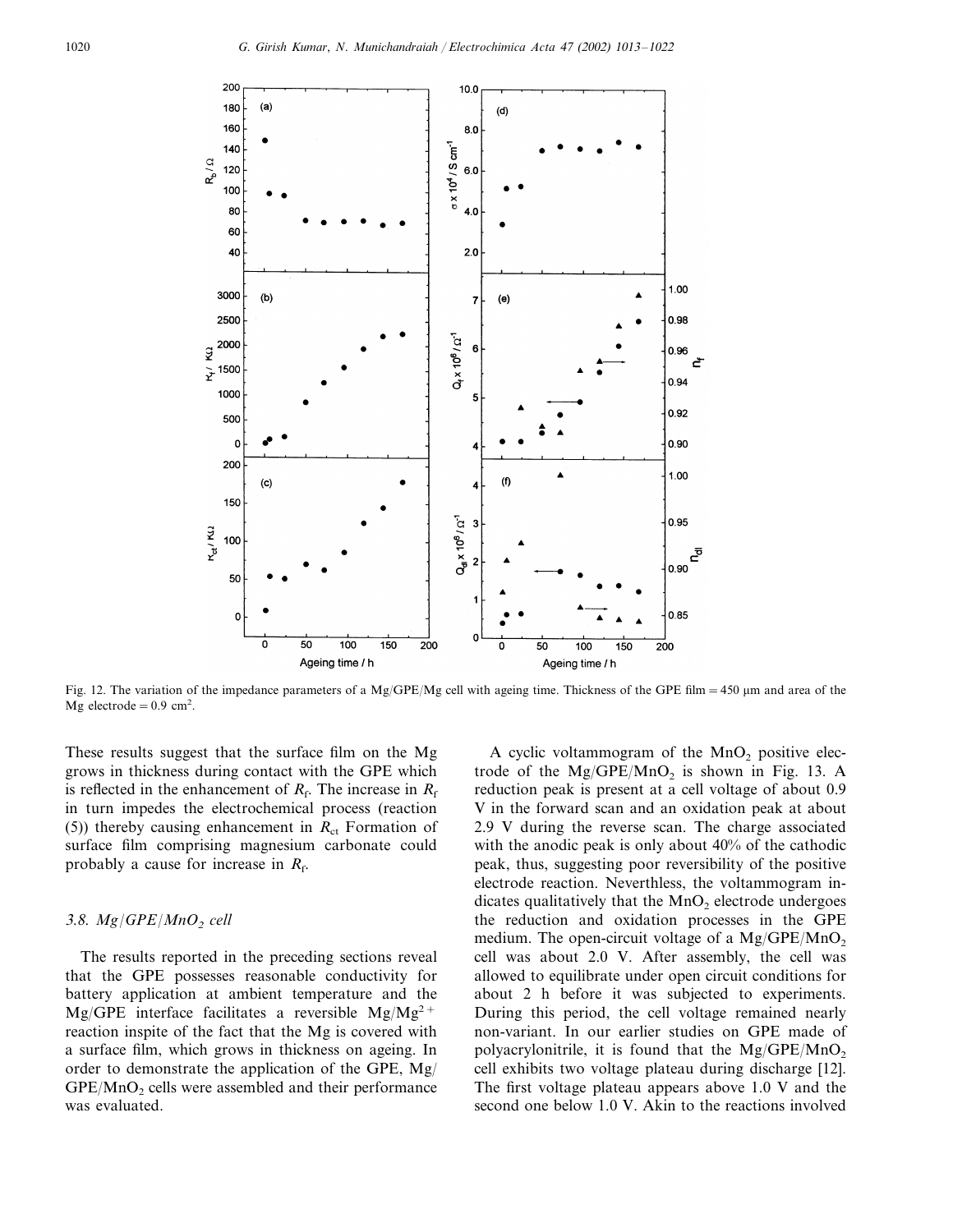

Fig. 13. Cyclic voltammogram at 0.1 mV s<sup>-1</sup> scan rate of MnO<sub>2</sub> electrode of a Mg/GPE/MnO<sub>2</sub> cell at 20 °C. Thickness of the GPE film = 350  $\mu$ m, electrode area = 0.9 cm<sup>2</sup> and mass of MnO<sub>2</sub> = 2 mg.

in a Li- $MnO<sub>2</sub>$  cell with a non-aqueous liquid electrolyte [23], the following reactions are considered to correspond to the voltage plateau of the  $Mg/GPE/MnO<sub>2</sub>$  cell discharge:

$$
2MnO2 + Mg2+ + 2e- \rightarrow [2MnO2-Mg2+] \qquad (10)
$$

$$
[2MnO2-Mg2+] + Mg2+ + 2e- \rightarrow [2MnO22 - 2Mg2+]
$$
\n(11)

Reaction (10), which corresponds to the first discharge plateau, is the reduction of  $MnO<sub>2</sub>$  from  $Mn<sup>4+</sup>$  to



Fig. 14. Variation of voltage of a  $Mg/GPE/MnO<sub>2</sub>$  cell during charging and discharging with a current of 50 µA. Thickness of the GPE film = 150  $\mu$ m, electrode area = 2.5 cm<sup>2</sup> and mass of MnO<sub>2</sub> = 2 mg.



Fig. 15. Cycle-life data of a  $Mg/GPE/MnO<sub>2</sub>$  cell C/4 rate.

 $Mn^{3+}$ . This is accompanied by insertion of  $Mg^{2+}$  ions from the GPE into the  $MnO<sub>2</sub>$  lattice, which results in the formation of  $[2MnO<sub>2</sub><sup>-</sup> Mg<sup>2+</sup>]$ . This product undergoes further reduction from  $Mn^{3+}$  to  $Mn^{2+}$  in reaction (11), which corresponds to the second voltage plateau. It was found that the cell could not be recharged if it was discharged below 1.0 V suggesting that Reaction 11 impedes rechargeability of the  $MnO<sub>2</sub>$  positive electrode [12]. Therefore, the  $Mg/GPE/MnO<sub>2</sub>$  cell in the present study also is subjected to discharge to a cut-off voltage of 1.1 V.

A typical charge/discharge curves of a Mg/GPE/  $MnO<sub>2</sub>$  cell are shown in Fig. 14. Since the cell is assembled in charged condition, it is first subjected to discharge at C/4 rate. The discharge curve is fairly flat over a long duration of charge. The discharge capacity obtained is about 90 mAh  $g^{-1}$  of MnO<sub>2</sub>. When charged by the same magnitude of charge, the cell voltage increased to 3.1 V (Fig. 14). With an increase in cycle number, however, it was found that the discharge curve exhibits a voltage dip, which is similar to the delay-time of magnesium-based aqueous batteries [24]. Also, the charging voltage gradually increased. These processes are attributed to the Mg/GPE interface, where the surface film grows in thickness during repeated cycling. The thick surface film in turn tends to passivate the Mg electrode. The cycle-life data of a  $Mg/GPE/MnO<sub>2</sub>$  cell is shown in Fig. 15. An average discharge capacity of about 90 mAh  $g^{-1}$  of MnO<sub>2</sub> is obtained during the initial five charge/discharge cycles. Subsequently, the discharge capacity starts decreasing. Since the cell voltage exceeded 5.0 V during charging subsequent to about 10 cycles, further cycling of the cell could not be continued. This value of voltage is a safe voltage window for the GPE.